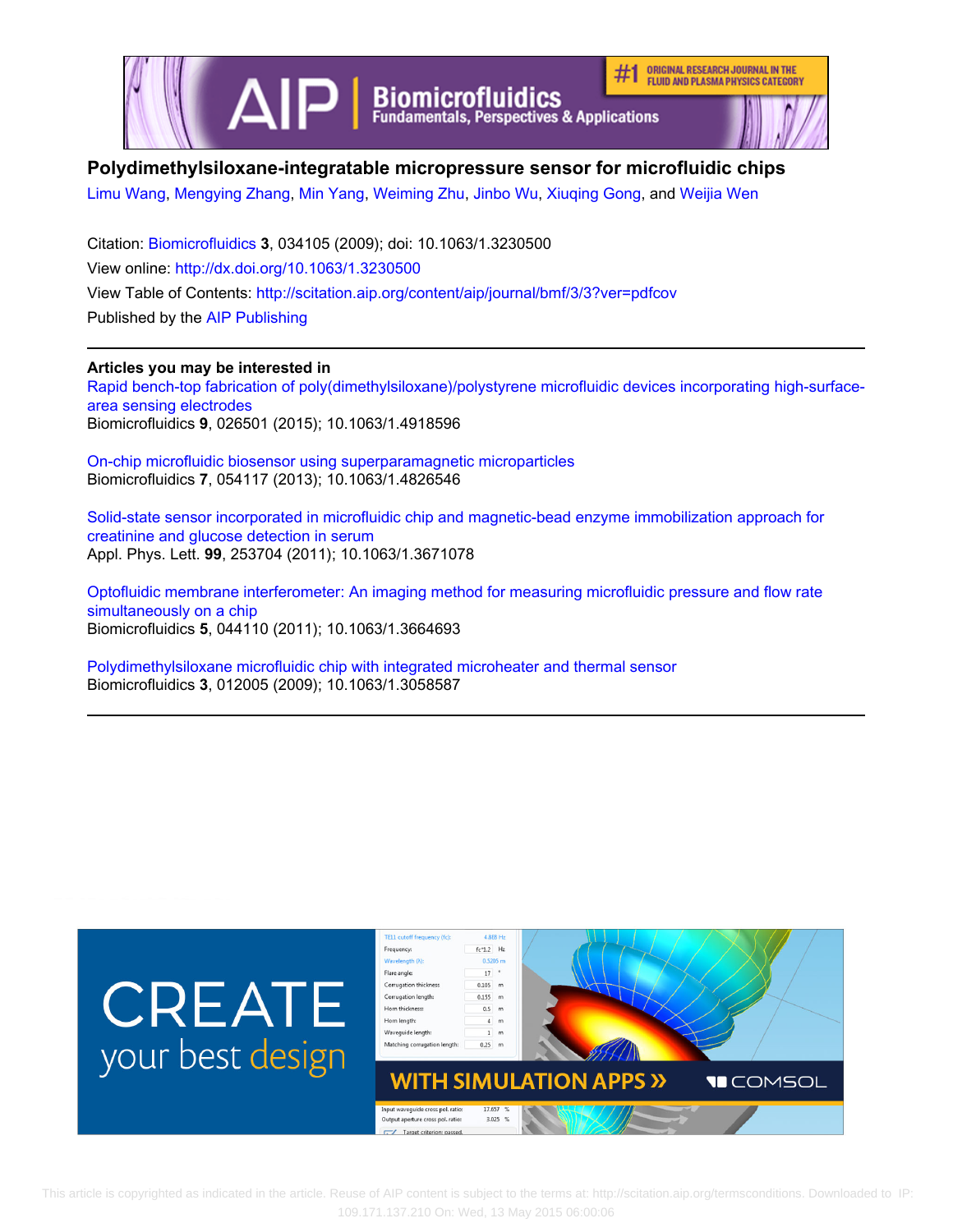# **[Polydimethylsiloxane-integratable micropressure sensor](http://dx.doi.org/10.1063/1.3230500) [for microfluidic chips](http://dx.doi.org/10.1063/1.3230500)**

Limu Wang, Mengying Zhang, Min Yang, Weiming Zhu, Jinbo Wu, Xiuqing Gong, and Weijia Wen<sup>a</sup> *Department of Physics and KAUST-HKUST Micro/Nano-fluidics Joint Laboratory,*

*The Hong Kong University of Science and Technology, Clear Water Bay, Kowloon, Hong Kong, People's Republic of China*

Received 20 July 2009; accepted 25 August 2009; published online 17 September 2009-

A novel microfluidic pressure sensor which can be fully integrated into polydimethylsiloxane (PDMS) is reported. The sensor produces electrical signals directly. We integrated PDMS-based conductive composites into a 30  $\mu$ m thick membrane and bonded it to the microchannel side wall. The response time of the sensor is approximately 100 ms and can work within a pressure range as wide as 0–100 kPa. The resolution of this micropressure sensor is generally 0.1 kPa but can be increased to 0.01 kPa at high pressures as a result of the quadratic relationship between resistance and pressure. The PDMS-based nature of the sensor ensures its perfect bonding with PDMS chips, and the standard photolithographic process of the sensor allows one-time fabrication of three dimensional structures or even microsensor arrays. The theoretical calculations are in good agreement with experimental observations. © *2009 American Institute of Physics.* [DOI: [10.1063/1.3230500](http://dx.doi.org/10.1063/1.3230500)]

## **I. INTRODUCTION**

Polydimethylsiloxane (PDMS) is widely employed in microfluidic chip fabrication owing to its transparency, flexibility, and biocompatibility.<sup>1[,2](#page-7-1)</sup> Current challenges include the miniaturization and integration of reliable electronic sensors and actuators into PDMS-based chips; $3,4$  $3,4$  microfluidic applications demand pressure sensors which are indispensable in control<sup>5[,6](#page-7-5)</sup> and actuation<sup>7</sup> of microfluidic systems. While existing well developed microfluidic sensors are fabricated on silicon, silica, and glass substrates,  $8-12$  $8-12$  the complex fabrication process, strict fabrication-environmental requirements, the tenuous bonding to PDMS, as well as the hardness and fragility of substrates diminish the advantages of PDMS chips. Moreover, the issue of opacity introduces another element of difficulty into optical monitoring of microfluidic conditions. To solve these problems, Whitesides and co-workers<sup>13,[14](#page-7-10)</sup> developed diffractive elements inside PDMS chips, and Hosokawa *et al.*[15](#page-8-0) used these elements to measure pressure in PDMS chips.

In this paper, we report a micropressure sensor fabricated with a Ag/PDMS conducting composite which was recently developed.<sup>16</sup> This composite was used to form electrodes<sup>17</sup> and heaters<sup>[18](#page-8-3)</sup> in microfluidic chips, but its usefulness in fabricating sensing elements was never proven by experiment. The sensor is of simple design, offering ease of fabrication, perfect bonding to or integration with PDMS chips, as well as one-time fabrication. One-time fabrication allows for complex structures or sensor arrays that can map pressure differences within chips. The output of this micropressure sensor is a direct electrical signal, which for microsystems is preferable to an

1932-1058/2009/3(3)/034105/8/\$25.00

3, 034105-1 © 2009 American Institute of Physics

<span id="page-1-0"></span>a)Author to whom correspondence should be addressed. FAX: 852-23581652. Tel.: 852-23587979. Electronic mail: phwen@ust.hk.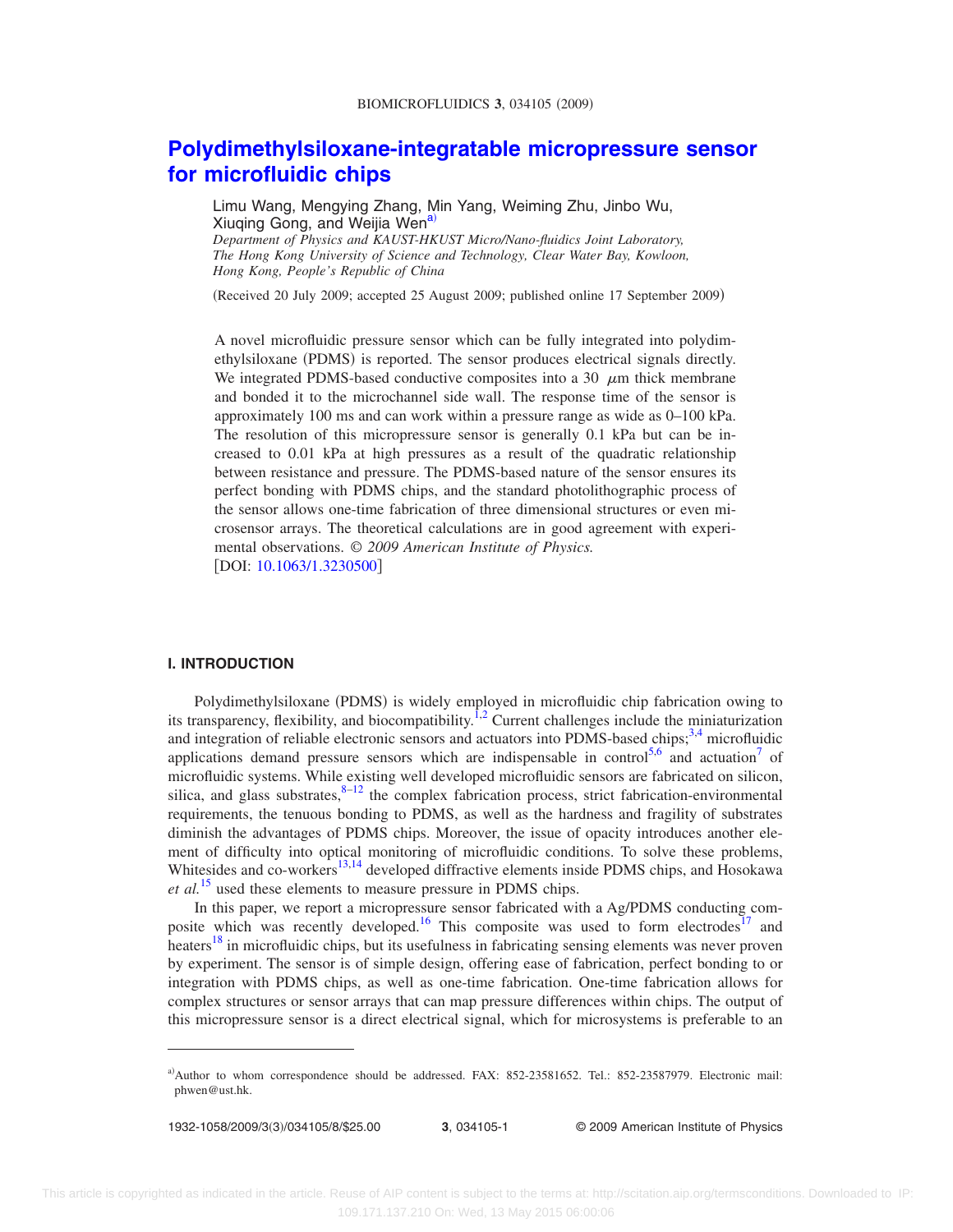<span id="page-2-0"></span>

FIG. 1. (a) Schematic diagram of micropressure sensor. (b) Working principle of micropressure sensor.

optical signal.<sup>19</sup> We observed hysteretic and time lag in relaxation; thus the sensor is recommended for long-term monitoring of microchannel pressure conditions and is especially recommended for monitoring of pressure in multilayer devices.<sup>20</sup>

### **II. EXPERIMENTAL**

#### **A. Working principle**

To prove the working concept of our sensor, several test devices consisting of various microfluidic channels and micro-pressure sensors were designed and fabricated. Figure  $1(a)$  $1(a)$  is a schematic diagram of the design of the micro-pressure sensor. It has three layers, consisting of a flow channel (width: 200  $\mu$ m; depth: 100  $\mu$ m), a thin PDMS membrane (thickness: 30  $\mu$ m, with embedded micro-pressure sensor), and a cover layer with a single hole (radius: 200  $\mu$ m) overlaid on the micro-pressure sensor. This hole was designed to create enough space in which the sensor can freely deform and was created by punching a hole in the PDMS with a needle. All of the layers were bonded using the standard plasma surface-treatment technique, $2<sup>1</sup>$  and the bonding strength was tested to be higher than 200 kPa. Figure  $1(b)$  $1(b)$  demonstrates its working principle. When the pressure difference between  $P_1$  and  $P_2$  is zero, the pressure sensor remains static with a constant resistance. When the pressure difference between  $P_1$  and  $P_2$  increases, the sensor deforms, increasing the sensor's electrical resistance.

## <span id="page-2-1"></span>**B. Microfluid device**

Figure [2](#page-2-1) is the illustration of the fabrication process of this type of pressure sensor. The key



FIG. 2. Fabrication process of micropressure sensor.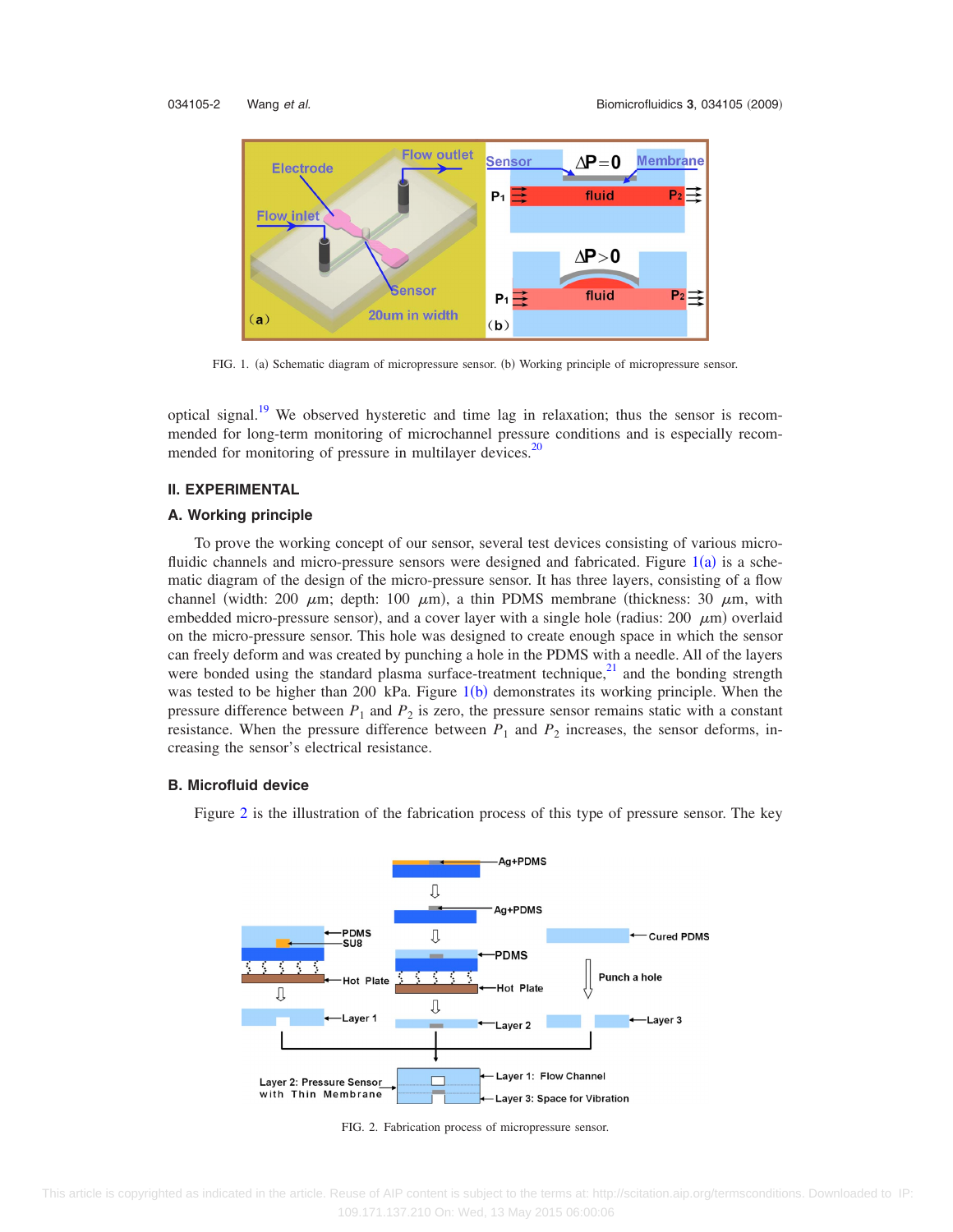<span id="page-3-0"></span>

FIG. 3. Character of micropressure sensor. (a) Characteristic response of micropressure sensor to pressure. (b) Thermal response of micropressure sensor to pressure.

component of the micropressure sensor is a flexible strip (width: 20  $\mu$ m; thickness: 25  $\mu$ m; length: 600  $\mu$ m) fabricated of Ag/PDMS conducting composite: A mixture of microsized granules of silver powder and PDMS gel. The silver power (diameter:  $1-2$   $\mu$ m) was first mixed and ground together with PDMS gel in a mortar to a silver-weight concentration of 83%.<sup>16</sup> Carbon black (diameter:  $40-100$  nm) was incorporated at different weight concentrations  $(0.2\% - 0.5\%)$  to increase the resistance of this composite. The Ag/PDMS gel was subsequently filled into AZ4903 molds (thickness: 25  $\mu$ m). The samples were then solidified by baking at 70 °C for 0.5 h, after which the molds were rinsed away by acetone, leaving only the solid Ag/PDMS sensor pattern on a glass substrate. Pure PDMS was then spin coated (at 1300 rpm) onto the sample surface and, after solidification, lifted off the substrate with the flexible resistance embedded in. This combined material (i.e., Ag/PDMS embedded in PDMS) was further baked on a hotplate at 150 °C for 2 h in order to render it conductive. Such fabricated micropressure sensors typically show resistances ranging from 10  $\Omega$  (without carbon black powder) to 100  $\Omega$  (with carbon black powder). The Young modulus of this Ag/PDMS/PDMS material is  $0.5765$  MPa (measured with Alliance RT/5, MTS) but with some variation due to the different preparation conditions (i.e., baking time and temperature).

# **III. RESULTS AND DISCUSSIONS**

#### **A. Experiment results**

In order to test the response of the resistance to pressure, water was supplied by syringe pump (KD Scientific) into the testing chips via tubing (B-44-4X, TYGON), allowing various steady pressures to be obtained by changing the pumping flow rate. A pressure as high as 100 kPa was produced and tested in this channel using a flow rate around 10 ml/min. This rate is unusually high and is rarely encountered, so few devices are subjected to such conditions. Hence, we expect a steady performance for this device at pressures under 100 kPa (i.e., normal working conditions).

The characteristic sensor response curve is shown in Fig.  $3(a)$  $3(a)$ . The microsensor's resistance variations resulting from the pressure changes were measured by a multimeter (34410A, Agilent) and then were calibrated to and compared with those of a standard pressure sensor ASCX30DN, Honeywell). A custom-made data acquisition interface programed by LABVIEW (National Instruments) allowed us to monitor the resistance and pressure data simultaneously via a computer with a GPIB card (SCB-68 quick reference table, National Instruments). Figure  $3(a)$  $3(a)$  graphically represents the good quadratic relation found between the resistance and the pressure. The insert of Fig.  $3(a)$  $3(a)$  is a photo (DP71, OLYMPUS) of the thin membrane deformation under a given pressure, the deformation of which produced the changes in resistance. In our experiments, we found the resolution to be 0.1 kPa. Moreover, a keener resolution at higher pressures was observed; any change in pressure causes a larger increase in resistance at high pressure due to the quadratic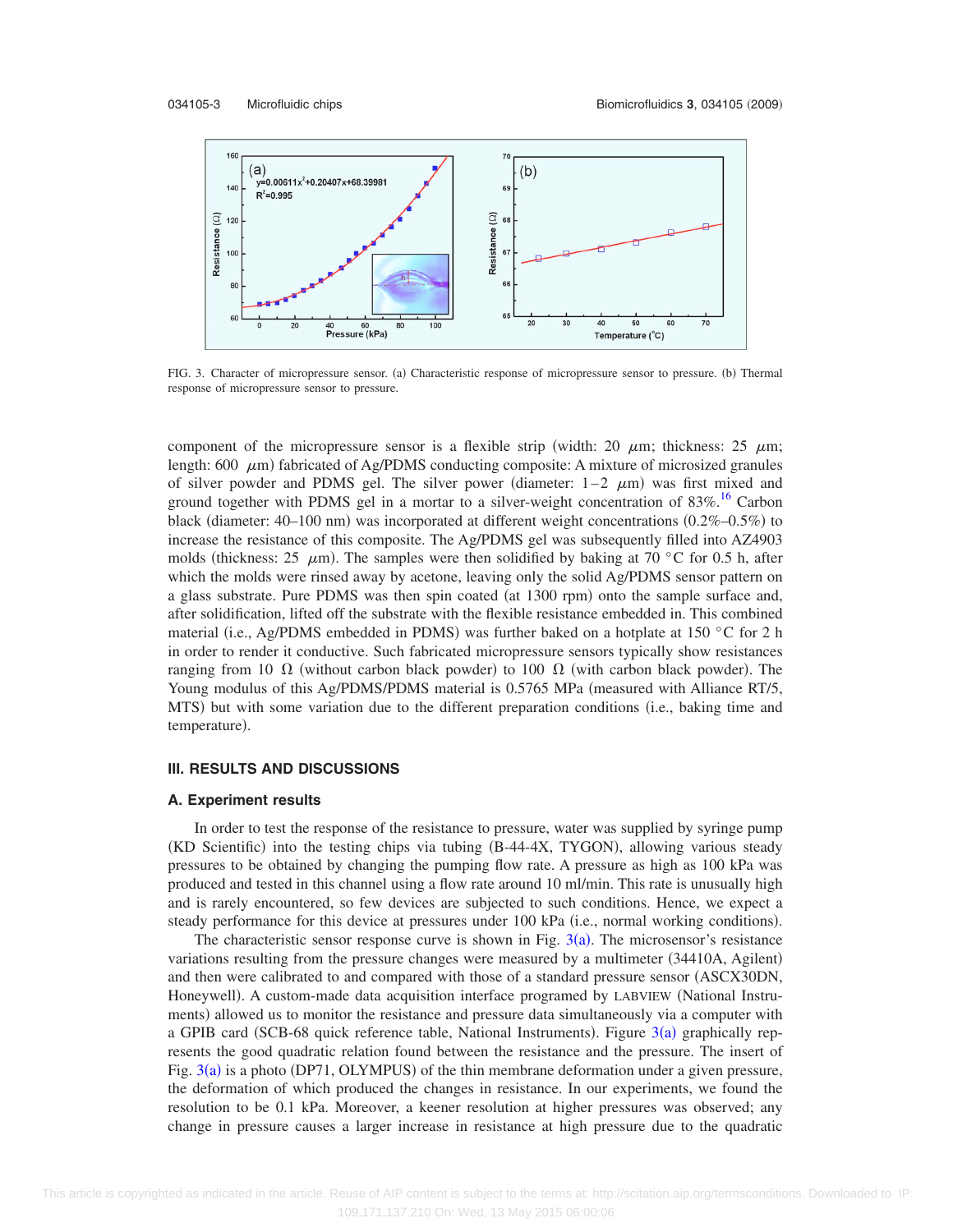<span id="page-4-0"></span>

FIG. 4. Time-related response of micropressure sensor. (a) Sample testing by periodic condensed air working at 0.02 Hz. The pressure drops due to the permeability of the PDMS membrane, which in turn causes the resistance to fall. (b) A 600 s test for long-term stability.

relationship between pressure and resistance. Repeated experiments showed the accuracy to be about 0.5 kPa.

In order to investigate the temperature influence on the resistance, the micropressure sensor was heated on a hotplate and the resistance was recorded, which can be seen in Fig.  $3(b)$  $3(b)$ . From this experiment, a linear relation between resistance and temperature for the rapid heating process was identified. Heating the sensor from 22 to 70 °C under atmospheric pressure resulted in a 0.994  $\Omega$  increase in resistance. The detection ability of the micropressure sensor, defined as the extent of resistance under 100 kPa pressure, was 90  $\Omega$ . We compared the thermal noise (0.994  $\Omega$ ) with the detection ability (90  $\Omega$ ) and from this a thermal noise ratio of about 1.1% can be derived. The time-related performance of the micropressure sensor was also tested and the results are shown in Fig. [4,](#page-4-0) which shows the response time and the recovery time, together with the long-term stability. An electromagnetic valve (6012C, Burkert) operating at 0.02 Hz was used to control the flow of condensed air, which is the medium by which periodical pressure was delivered. It was assumed that the standard pressure sensor (ASCX30DN, Honeywell) indicated the actual pressure in the microfluidic testing channel. The uptrend and decline in response were repeatable and very sharp, as illustrated in Fig.  $4(a)$  $4(a)$ . From the raw data of Fig.  $4(a)$ , we found that the micropressure sensor responded as quickly as the commercialized control sensor, sometimes up to 100 ms faster. However, the micropressure sensor takes an additional 30 s to relax to its resting state, which might be a function of the mechanical restoration lag of the elastomer. Figure  $4(b)$  $4(b)$  shows the time-related stability, which was evaluated under varying steady water pressures. Comparing the noise to the detection ability of the pressure sensor, we found the noise ratio to be less than 0.3% for our sensors.

#### **B. Discussion**

Understanding the quadratic behavior of the micropressure sensor requires an appreciation of the relation between pressure and sensor length as well as that between pressure and resistivity of the sensor. Therefore, we determined the length of the micropressure sensor by means of a surface profile of the sensor. Figure  $5(a)$  $5(a)$  shows the surface profile as derived from Fig.  $5(b)$ , which is a series of real-time photographs (DP71, OLYMPUS). The changing length of the sensor under the different pressures was then obtained, which is plotted as a cartoon in Fig.  $5(c)$  $5(c)$ . A simple curve fitting revealed that the length of the micropressure sensor correlated with pressure in a second polynomial form, which slightly deviated from the linear relationship because the coefficient of the second order is three orders smaller than that of the first order.

It is well known that the resistivity of the conductive polymer composite is not a constant parameter under stretching<sup>22</sup> and can be backcalculated from experimental data. Assuming the volume (V) of the sensor is a constant, the resistivity ( $\rho$ ) is calculated from  $\rho = RV/l^2$  and plotted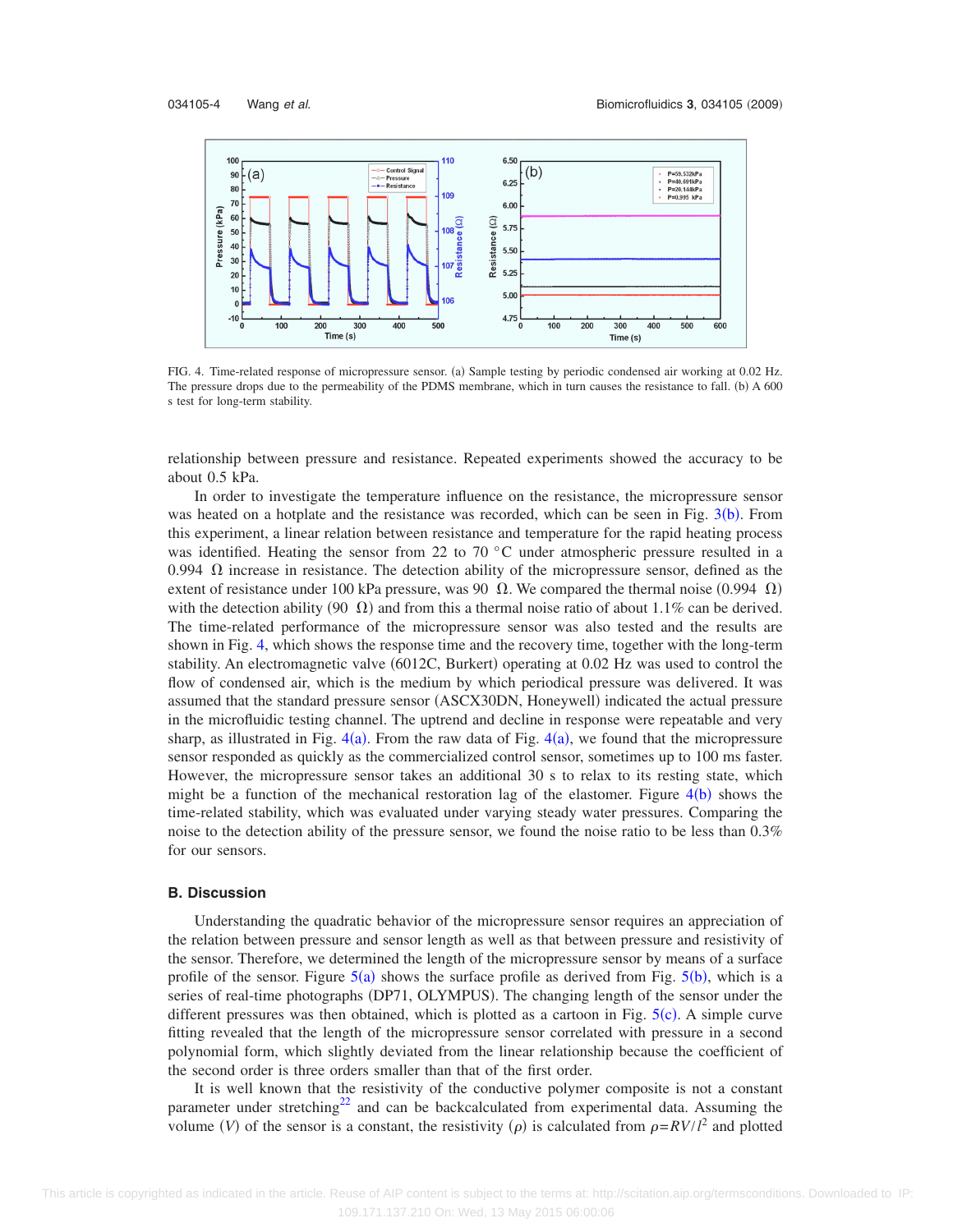<span id="page-5-0"></span>

FIG. 5. Surface profile and the length of the sensor under increasing pressure. (a) Portrait of surface profile from (b) under different pressures. (b) Real-time picture of the thin membrane with pressure load. The pressure sensor embedded in the center. (c) Plot of length vs pressure measured from (a).

in Fig.  $6(b)$  $6(b)$ , where *l* is the length of the sensor. This increasing resistivity against increasing pressure was explained by Lu *et al.*[23](#page-8-8) as a result of the destructive effect on conductive networks of microsized metal powder.

A comprehensive analysis of resistance behavior should consider both the resistor's resistivity and length;<sup>24</sup> the latter's value is easily obtained in standard uniaxial stretching experiment.<sup>23[,25](#page-8-10)</sup> However, in our case, the sensor undergoes a transverse deformation including both bending and

<span id="page-5-1"></span>

FIG. 6. Analysis of underlying behavior of pressure sensor. (a) Schematic of employed physical quantity. (b) Plot of resistivity vs pressure loading. (c) Comparison of theoretical and experimental results of surface profile (or length) of the sensor.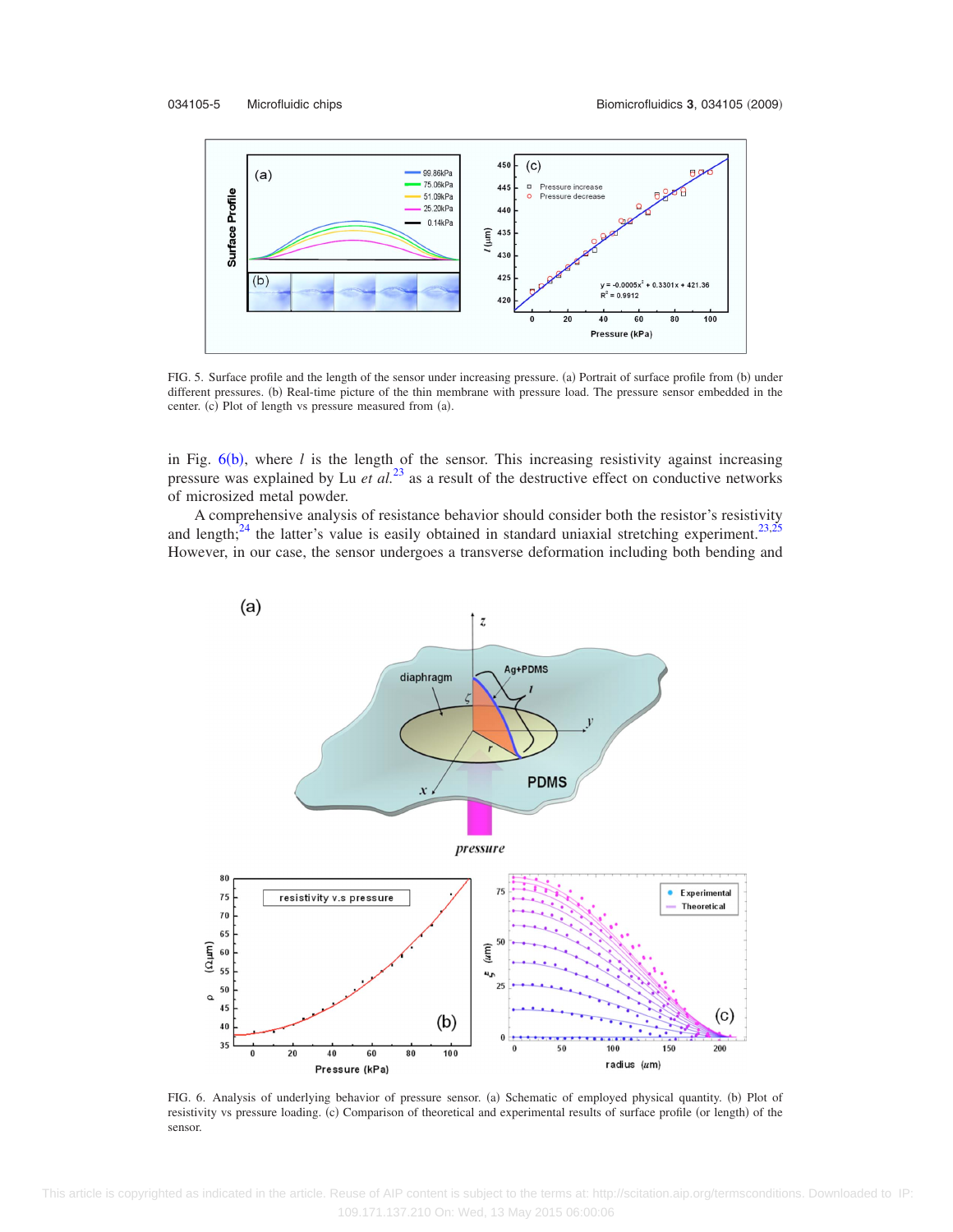stretching processes, which are more complicated analyses mathematically. Hence, we introduce a theoretical perspective to understand the action of length under pressure.

Usually, the deformation will occur when the elastic plate is under nonequilibrium pressure at the front and back sides, with simultaneous bending and stretching balancing the external force. From the perspective of energy, deformation imparts an increase in the plate's free energy, which manifests in two distinct forms. One is a bending energy  $F_{\text{bend}}$  resulting from the change in the plate's curvature, while the other is a stretching energy  $F_{\text{stretch}}$  from the increased surface area

$$
F_{\rm pl} = \int \left( F_{\rm bend+} F_{\rm stretch} \right) ds,
$$

where  $F_{\text{pl}}$  represents the free energy for the whole surface. The bending energy of this surface is

$$
F_{\text{bend}} = \frac{Eh^3}{24(1-\sigma^2)} \left\{ \left( \frac{\partial^2 \xi}{\partial x^2} + \frac{\partial^2 \xi}{\partial y^2} \right) + 2(1-\sigma) \left[ \left( \frac{\partial^2 \xi}{\partial x \partial y} \right)^2 - \frac{\partial^2 \xi}{\partial x^2} \frac{\partial^2 \xi}{\partial y^2} \right] \right\},\,
$$

where *E* and  $\sigma$  are the Young modulus and the Poisson ratio, respectively, *h* is the thickness of the plate, x and y are coordinate values of a vector  $r(x, y)$ , and  $\xi$  is the displacement in the direction perpendicular to the plane of the undeformed plate, as shown in Fig.  $6(a)$  $6(a)$ . The stretching energy is

$$
F_{\text{stretch}} = \frac{1}{2} h \sum_{i,j} u_{i,j} \sigma_{i,j},
$$

where the suffixes *i* and *j* of strain tensor  $u_{ij}$  and stress tensor  $\sigma_{ij}$  take values over *x* and *y*.

<span id="page-6-0"></span>Hence we could obtain the well-known Föppl–von Kármán differential equations of the shell set for the equilibrium state<sup>26</sup> by finding the minimum of the total free energy

$$
D\nabla^4 \xi - h \left( \frac{\partial^2 \chi}{\partial x^2} \frac{\partial^2 \chi}{\partial y^2} + \frac{\partial^2 \chi}{\partial x^2} \frac{\partial^2 \xi}{\partial y^2} - 2 \frac{\partial^2 \chi}{\partial x \partial y} \frac{\partial^2 \xi}{\partial x \partial y} \right) = P,
$$
 (1a)

$$
\nabla^4 \chi + E \left[ \frac{\partial^2 \xi}{\partial x^2} \frac{\partial^2 \chi}{\partial y^2} - \left( \frac{\partial^2 \xi}{\partial x \partial y} \right)^2 \right] = 0, \tag{1b}
$$

where *P* is the total external pressure and *D* is the bending modulus.

These equations are complicated due to their nonlinearity and cannot be analytically solved. However, one model, which ignores stretching energy, is solvable: Eq.  $(1)$  $(1)$  $(1)$  is simplified to

$$
D\nabla^4 \xi = P,
$$

where  $D = Eh^3/12(1 - \sigma^2)$ . If the edge of the plate is clamped, the boundary conditions are

$$
\xi = 0,
$$
  

$$
\frac{\partial \xi}{\partial n} = 0,
$$

<span id="page-6-1"></span>where  $\vec{n}$  is the normal unit vector at the edge, pointing outside. Suppose that the plate is circular and of radius  $r_0$ ; then, the equilibrium solution is

$$
\xi(r) = \beta(P)(r_0^2 - r^2)^2,\tag{2}
$$

with amplitude  $\beta$  as a linear function of *P*, as

$$
\beta(P) = P/64D,
$$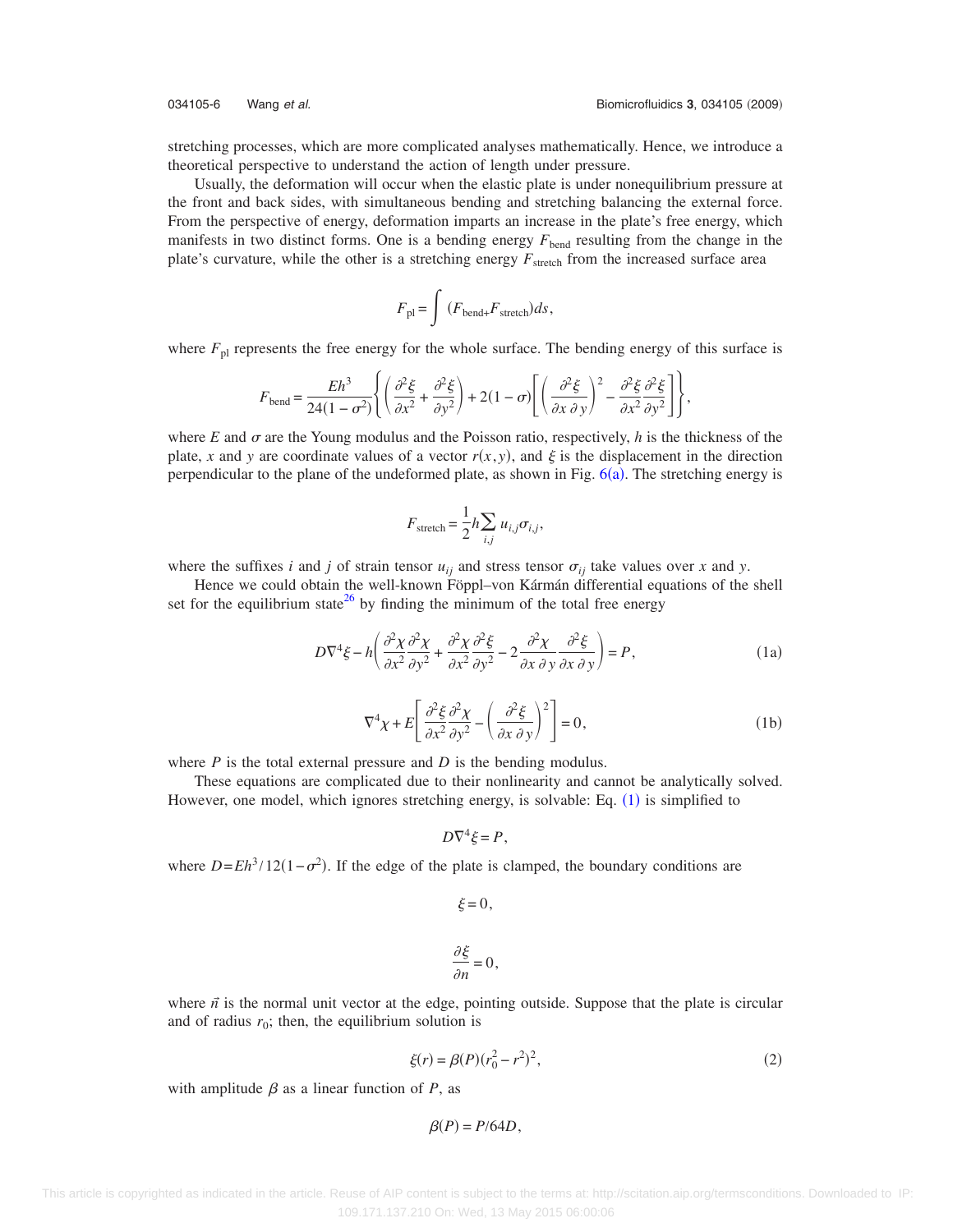This solution is valid only when the displacement  $\xi$  is small. Under large deformation condi-tions, the nonlinear effect from stretching will become non-negligible and solution equation ([2](#page-6-1)) will be adjusted in two ways: One is a change in amplitude  $\beta$  and the other a change in shape. The amplitude will be less than that as a linear function for large deformation, since the effect of balance is partly shared by the stretching;  $\beta(P)$  will become a nonlinear increasing convex function of pressure. Since the surface area of the plate is larger for stretching, the equilibrium profile of the plate will be wider for a fixed boundary, as if for a sphere.

In our approximation method, we considered only the nonlinear effect of amplitude  $\beta(P)$ , which could be determined from the experimental results of measured length shown in Fig.  $5(b)$  $5(b)$ . By measuring the maximum displacement at the middle point of the plate under various pressures, we could obtain  $r_0^2 \beta$  as a function of *P*, and thus could determine the linear function  $\beta(P)$  both by interpolation and by the shape of the plate. These theoretical results are compared with the experimental findings in Fig.  $6(c)$  $6(c)$ . As we expected, the shape of the plate according to the experimental results was similar to that for the theoretical results, a shape-widening deviation occurring under a higher pressure. The good correlation between the experimental and theoretical results indicates that the dominant energy of this deformable surface is the bending energy rather than the stretching energy. The stretching energy is an indispensably small correction term when pressure becomes high (in our case, at 60 kPa) and should be considered a small disturbance in theoretical work.

#### **IV. CONCLUSION**

In this paper we present a micropressure sensor based upon conductive PDMS elastomer which can be fully integrated into PDMS chips with ease of fabrication and perfect bonding to PDMS material. The response of the sensor is sharp and the working range is within 0–100 kPa. The resolution of this micropressure sensor can reach 0.01 kPa, and the accuracy of the testing device is 0.5 kPa. That sensor is an ideal choice for PDMS-based microfluidics to map the pressure difference in chips due to its one-time fabrication for complex structures or sensor arrays. We further discussed the sensor's behavior from the theoretical point of view by considering the sensor layer as a deformable thin plate. The theory fits experimental result well, which indicates that the dominating effect in this thin plate sensor is bending energy, and that surface stretching energy needs to be considered only as a correction term under high pressure.

## **ACKNOWLEDGMENTS**

This publication is based on work supported by Award No. SA-C0040/U.K.-C0016 made by the King Abdullah University of Science and Technology (KAUST) and Hong Kong RGC Grant No. HKUST 621006. This work was also partially supported by the Nanoscience and Nanotechnology Program at HKUST. The authors thank Dr. Niu Xize for fruitful discussions and preliminary experiments.

- <span id="page-7-3"></span><span id="page-7-2"></span><span id="page-7-1"></span><span id="page-7-0"></span><sup>1</sup> S. K. Sia and G. M. Whitesides, [Electrophoresis](http://dx.doi.org/10.1002/elps.200305584) **24**, 3563 (2003).
- <sup>2</sup>E. Leclerc, Y. Sakai, and T. Fujii, [Biomed. Microdevices](http://dx.doi.org/10.1023/A:1024583026925) **5**, 109 (2003).
- <span id="page-7-5"></span><span id="page-7-4"></span><sup>3</sup> A. J. DeMello, Nature ([London](http://dx.doi.org/10.1038/nature05062))  $\frac{442}{1}$ , 394 (2006).
- <sup>4</sup> J. W. Hong and S. R. Quake, [Nat. Biotechnol.](http://dx.doi.org/10.1038/nbt871) **21**, 1179 (2003).
- <span id="page-7-6"></span><sup>5</sup> Y. Luo, Q. Zhang, J. Qin, and B. Lin, [Electrophoresis](http://dx.doi.org/10.1002/elps.200700330) **28**, 4769 (2007).
- <span id="page-7-7"></span><sup>6</sup>X. Niu, M. Zhang, S. Peng, W. Wen, and P. Sheng, [Biomicrofluidics](http://dx.doi.org/10.1063/1.2795392) **1**, 044101 (2007).
- <sup>7</sup> B. Li, L. Jiang, Q. Wang, J. Qin, and B. Lin, [Electrophoresis](http://dx.doi.org/10.1002/elps.200800336) **29**, 4906 (2008).
- M. Akiyama, Y. Morofuji, T. Kamohara, K. Nishikubo, M. Tsubai, O. Fukuda, and N. Ueno, [J. Appl. Phys.](http://dx.doi.org/10.1063/1.2401312) **100**, 114318  $(2006)$ (2006).<br><sup>9</sup> K. Arshak, D. Morris, A. Arshak, O. Korostynska, and K. Kaneswaran, Conference Proceedings of the ISSE 2006 - 29th

International Spring Seminar on Electronics Technology: Nano Technologies for Electronics Packaging, 2006 unpublished), Vol.  $334$ .

- <span id="page-7-8"></span><sup>10</sup>K. I. Arshak, D. Morris, A. Arshak, O. Korostynska, and E. Jafer, [IEEE Sens. J.](http://dx.doi.org/10.1109/JSEN.2006.886879) 7, 122 (2007).
- <sup>11</sup>G. Schweeger, C. Lang, K. Fricke, H. L. Hartnagel, R. Dolt, and G. Hohenberg, [Electron. Lett.](http://dx.doi.org/10.1049/el:19940910) **30**, 1355 (1994).
- <span id="page-7-10"></span><span id="page-7-9"></span><sup>12</sup> Y.-H. Wang, C.-P. Chen, C.-M. Chang, C.-P. Lin, C.-H. Lin, L.-M. Fu, and C.-Y. Lee, [Microfluid. Nanofluid.](http://dx.doi.org/10.1007/s10404-008-0383-4) **6**, 333  $(2009).$ . 13O. J. A. Schueller, D. C. Duffy, J. A. Rogers, S. T. Brittain, and G. M. Whitesides, [Sens. Actuators, A](http://dx.doi.org/10.1016/S0924-4247(98)00242-8) **<sup>78</sup>**, 149 1999-

<sup>13</sup>O. J. A. Schueller, D. C. Duffy, J. A. Rogers, S. T. Brittain, and G. M. Whitesides, Sens. Actuators, A 78, 149 (1999).<br><sup>14</sup> J. A. Rogers, D. Qin, O. J. A. Schueller, and G. M. Whitesides, [Rev. Sci. Instrum.](http://dx.doi.org/10.1063/1.1147413) **67**, 3310

 $^{14}$  J. A. Rogers, D. Qin, O. J. A. Schueller, and G. M. Whitesides, Rev. Sci. Instrum. 67, 3310 (1996).